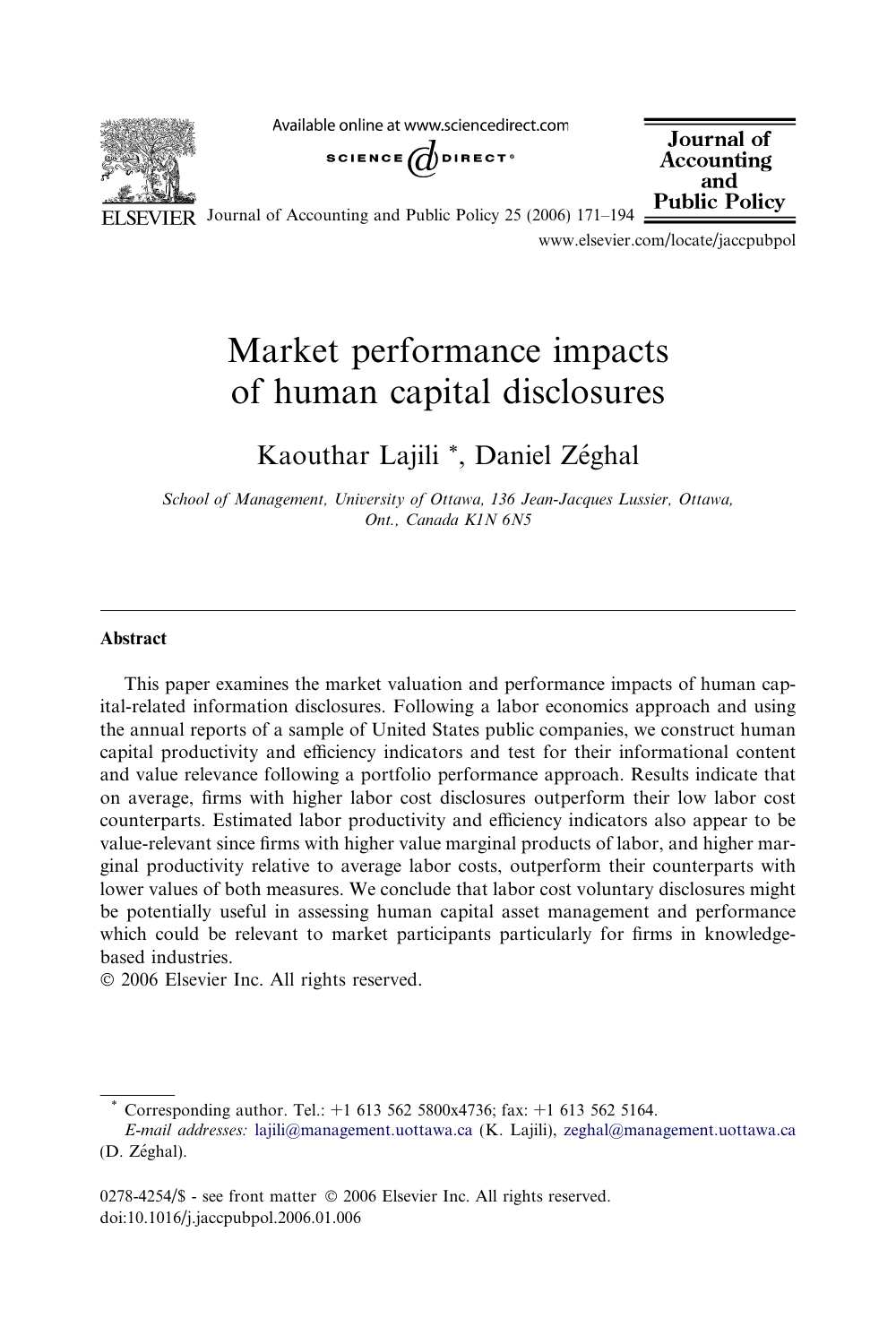Keywords: Human capital; Market performance; Labor productivity; Labor efficiency; Portfolio analysis

### 1. Introduction

Human capital information in North America is predominantly voluntarily disclosed, scarce, non-standardized and thus difficult to synthesize from annual reports. Further, and despite the evidence on the relevance of goodwill accounting disclosures in capturing a major part of a firm's intellectual capital or intangible assets (e.g., [Chauvin and Hirschey, 1994; Hirschey and Richard](#page--1-0)[son, 2002](#page--1-0)), accounting goodwill numbers remain aggregated figures encompassing several dimensions and facets of intellectual capital assets and particularly the externally generated ones following for example mergers and acquisitions corporate strategies. Thus, a more refined framework for identifying, measuring and assessing the performance of different intangible assets, and particularly internally-generated ones such as human capital and organizational capital is needed to single out its contribution to the value of the firm and to rationalize investment decisions in intangible resources both at the firm (managerial) and at the market (e.g., investor) levels. The general objective of this study is to further our understanding of the informational content and value of voluntarily disclosing labor and related costs by publicly traded firms, by examining investors' perceived value of such disclosures. With the establishment of knowledge-based economies around the world, human capital asset management is increasingly becoming an important and critical aspect of business operational management and efficiency. In particular, human capital is increasingly viewed as a value driver asset in leading industries, such as the fast-growing high-technology sector and the financial services sector [\(Hayes](#page--1-0) [and Schaefer, 1999; Murphy, 1985; Lev, 2001](#page--1-0)). As a result, the accountancy profession has been under pressure from financial information users, such as investors and analysts, to provide transparent, concise, and comparable financial and other information disclosures regarding human capital-related accounting issues, such as executive and employee stock-based compensation and pension and post-retirement benefits data (e.g., [Amir, 1996; Aboody](#page--1-0) [et al., 2004\)](#page--1-0). Moreover, the financial reporting and accounting regulations of intangible assets, and particularly the more difficult types to measure such as human capital, have been the subject of ongoing debate and increasing research interest at the academic, professional and public policy levels (e.g., [Chauvin](#page--1-0) [and Hirschey, 1994; Skinner, 1996; Rosett, 2001](#page--1-0)). This debate is further fuelled by the increasing discrepancy between accounting book values and the market values of most large public companies (i.e., the price-to-book ratio) where only about one third of the economic value of a firm as perceived by investors is recognized in its balance sheet.